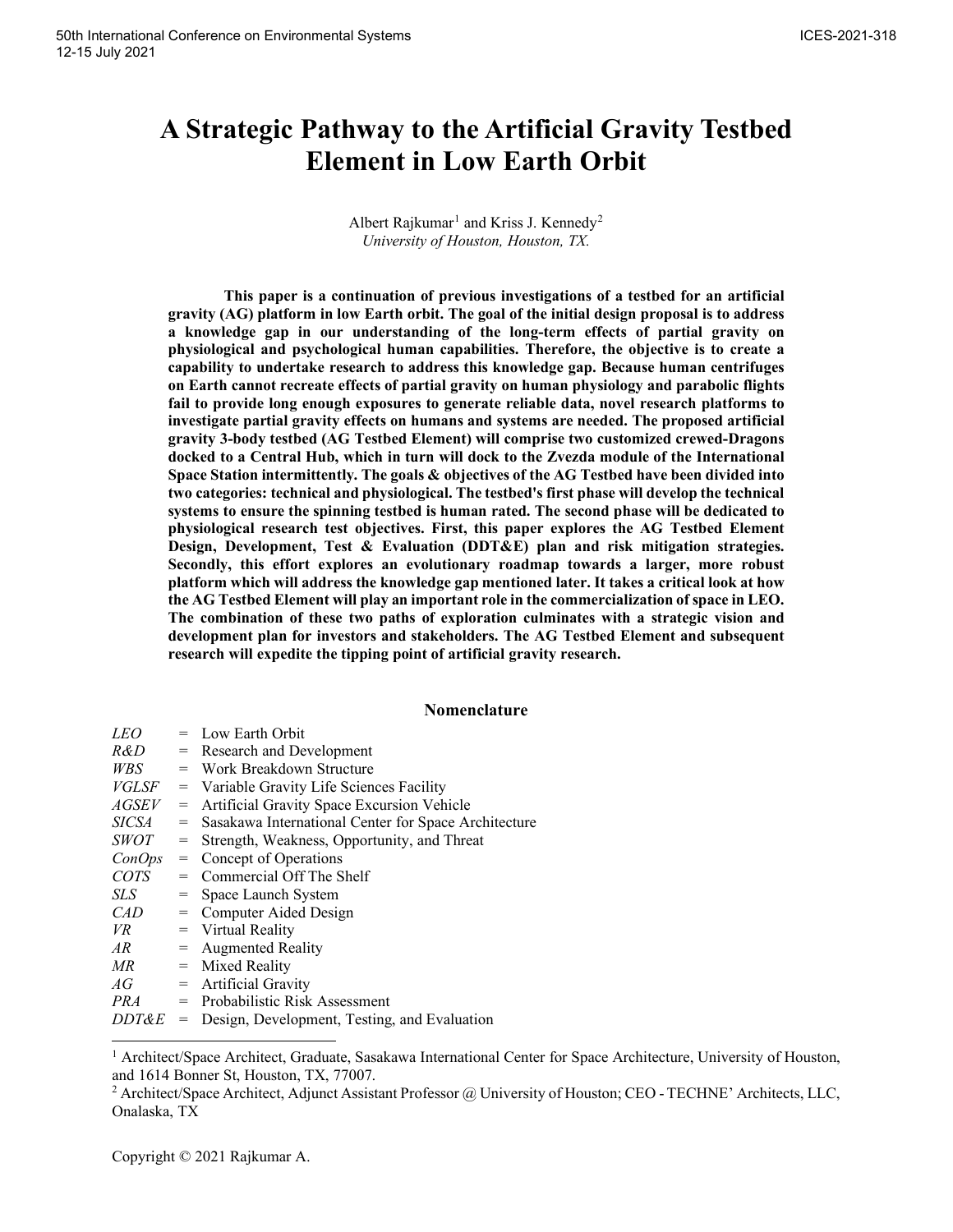## **I. Introduction**

HERE is a knowledge gap in our understanding of the human body's adaptation to spinning or rotating environments in microgravity and spinning environments in general (Clement, 2015). Lackner and DiZio (1998) THERE is a knowledge gap in our understanding of the human body's adaptation to spinning or rotating environments in microgravity and spinning environments in general (Clement, 2015). Lackner and DiZio (1998) have presente have also studied the rotation tolerance of humans, compiling multiple previous experiments, and presenting their own combined chart representing the comfort zones considering rotation rate and radius of spin as two interdependent variables. For all the valuable data they have produced, these experiments were all limited as the Earth's gravity vector contaminates experimental conditions, they had to limit the time of the experiments and they all had a relatively low radius of spin since they were all situated on the Earth's surface. If we are to truly understand the effects of spinning environments on humans, and consequently effects of partial gravity on the human physiology and psychology, we need to take our artificial gravity labs to LEO where the limitations mentioned earlier can be mitigated. How we do it in a strategic manner is the subject of this investigation.

Artificial gravity has generally been proposed as a mitigation strategy to address the negative effects of prolonged crew-exposure to micro-gravity conditions during long space flights (Clement, 2015). With this paper, we are investigating another aspect of artificial gravity usage; to address the knowledge gap regarding the effects of prolonged exposures to partial gravity on the human body and mind. It is essential that this knowledge gap is addressed before we send humans out for long term, deep space missions to the Moon, and especially Mars.

The proposed 3-body testbed comprises two customized crewed Dragon capsules docked to a Central Hub, which in turn docks to the Zvezda module of the International Space Station as seen in the Figure 1 (Rajkumar and Bannova, 2020). A critical component of this testbed is the tether system shown in Figure 2. The testbed is a result of a phased approach towards assembly of a Variable Gravity Research platform in LEO, which will address the knowledge gap mentioned earlier. After Earth based centrifuges, the next step in this phased approach is the Testbed for the Variable Gravity Research Platform in LEO which will test out the hardware and build confidence prior to putting humans in rotating structures in space for short periods of time at a low cost. The next step would be the Variable Gravity Research Platform in LEO itself which would allow for long term experiments. It will allow not only to test for adaptations to rotating environments but research effects of exposure to long periods of partial gravity conditions in preparation for future Lunar and Mars missions.



**Figure 1. Basic components of the testbed.** *Source: Authors*



**Figure 2. Conceptual Tether System**  *Source: Authors*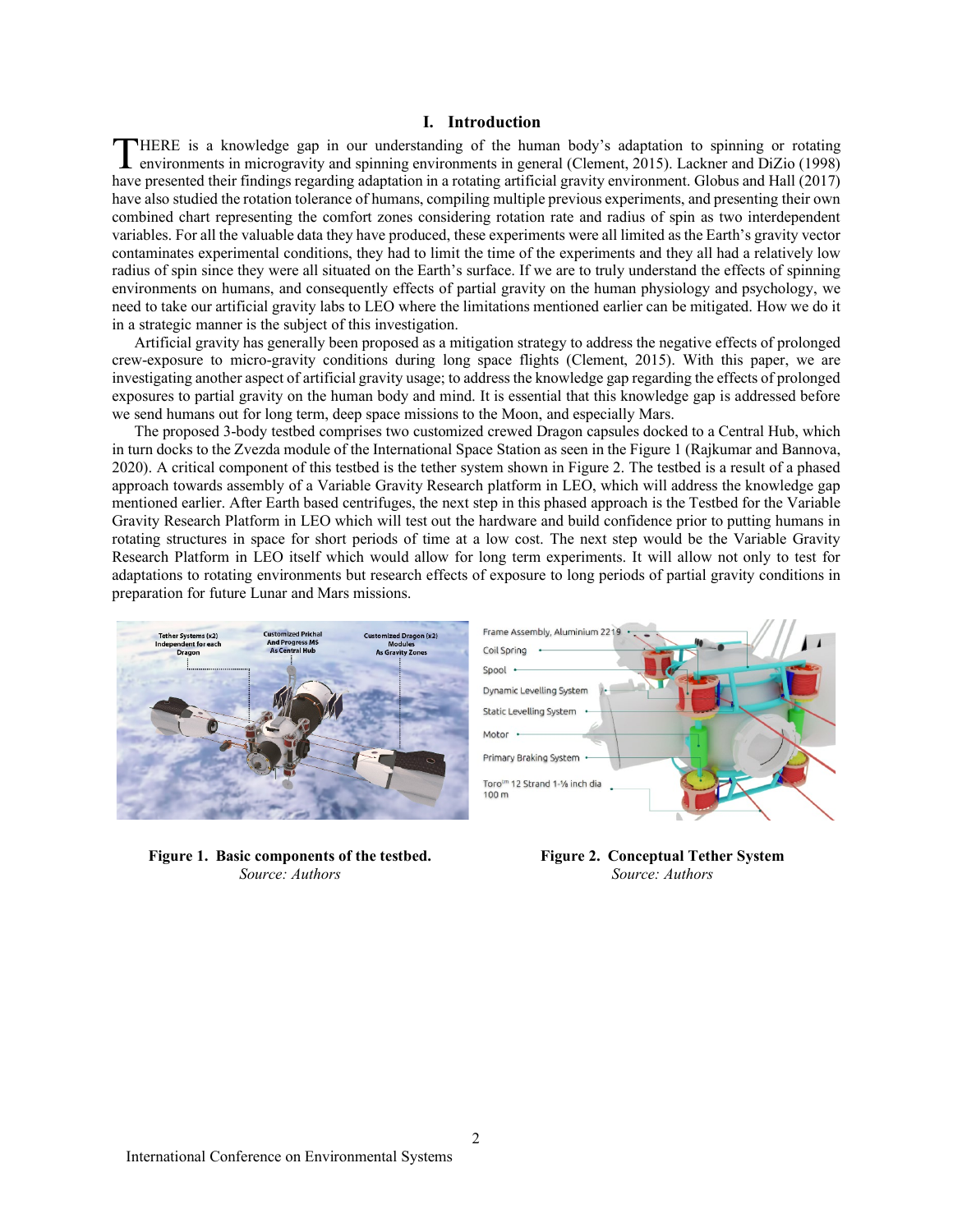

**Figure 3. Sketch of one of the possible interior configurations of the crew dragons.** *Source: Authors*

The testbed itself is designed to capitalize on pre-existing capabilities of the ISS and commercialization of LEO. To minimize time for R&D, we are proposing to use off-the-shelf technologies as much as possible including Crewed Dragons, Progress MS, and the Prichal module. There has also been an investigation into the interior design of the crew dragons and a preliminary identification of the human experiments to be performed inside it as shown in Figure 3 (Rajkumar and Bannova, 2020).

The design methodology followed during the development of the project is captured here in Figure 4. It started off with identification of the issue, which was the knowledge gap on the long-term effects of partial gravity on human physiology and psychology. Then, the vision, mission, goals, and objectives were identified to address this issue. The next phase was to identify the scope of the research, detailing out which aspects of the research are to be focused on (such as mission planning, Concept of Operations, etc.) and which parts would remain out of scope (such as detailed design of subsystems). Keeping this in mind, the next phase was to develop a work plan where the timeline of the research was blocked out according to work breakdown structures (WBSs). Subsequently, the first real foray into hard research on the topic in hand was to understand the basics of artificial gravity and the different ways it could be generated.

Apart from the common spinning/rotating strategy of generating artificial/partial gravity, other alternate strategies were considered, such as constant linear acceleration, suborbital hops, eccentric orbital spacecrafts, suspension from balloons, underwater operations, and so on. However, it soon became apparent that the common method of spinning/rotation was the most suitable for application in this case. Studies were conducted on precedent research and projects on generating artificial gravity. Two student projects which were published by the Sasakawa International Center for Space Architecture, the Variable Gravity Life Sciences Facility (VGLSF) and the Artificial Gravity Space Exploration Vehicle (AGSEV) became crucial to the case studies (SICSA, 1988). Afterwards, a strength, weakness, opportunities, and threats (SWOT) analysis was performed on precedent case studies which helped inform the preliminary design concept (Rajkumar, 2019). Another SWOT analysis was conducted on the preliminary concept at this stage which helped estimate the direction of future research (Rajkumar, 2019). The next step was to refine the timeline of events according to this newfound understanding. Test objectives were identified which informed the development of the concept of operations which in turn helped derive the functional requirements of the testbed.

Next, trade studies were conducted to decide which assets/products available on the market would best suit the central hub and the space vehicle modules of the testbed. Then, the tether system concept was developed and calculations on the time of spin up/spin down, assumed fuel capacity, number of spin up/spin down bursts possible, etc. were performed to check the feasibility of the design. The next step of the process was to identify preliminary risks to the system and their possible mitigations, identify opportunities to make the testbed better/apply it in related fields like a deep space transit vehicle. Through formal and informal peer review presentations, feedback was captured from the NASA community of experts in the discipline areas of human systems integration, human factors and habitability, and space architecture, which informed refinement of the conceptual design. The refined design was documented in various technical papers for conferences which led to identification of the path forward.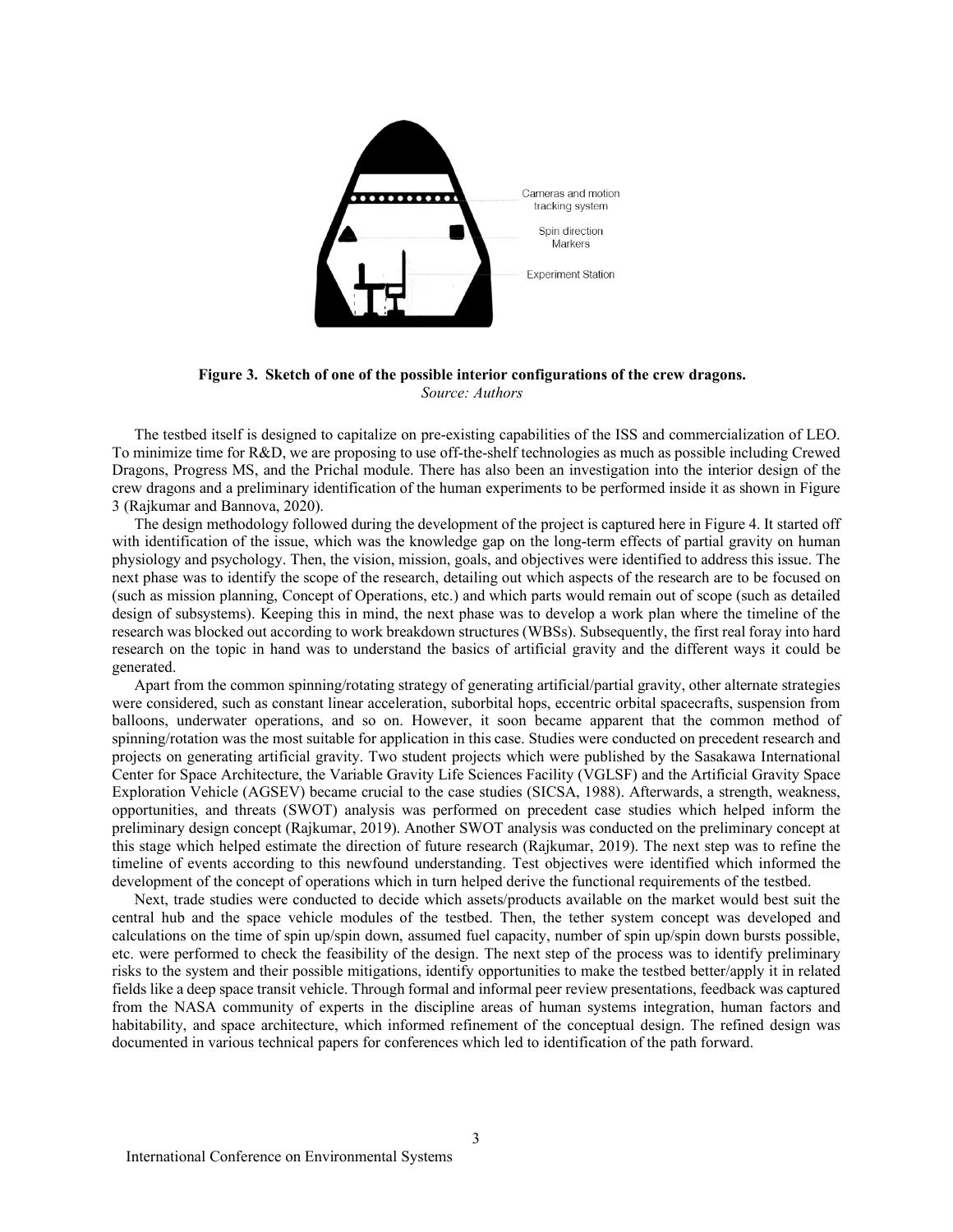

**II. Design, Development, Testing, & Evaluation (DDT&E) Plan**

To take forward the research conducted so far, this paper explores in depth, the design, development, testing, and evaluation strategies developed; and expands on the risk mitigation strategies preliminarily identified earlier in the process.

#### **A. Design and Development Plan**

The three primary efforts to consider when developing the design and development plan for the testbed are the design definition, the trade studies identification, and because of these two, how the development plan shapes up. Although the testbed has been developed based on preliminary design criteria, it is important to reevaluate the design considering the more formalized design and development plan put forward in this paper.

#### *1. Design Definition*

As part of the design definition, we have looked at design criteria, functional definitions, and ConOps definitions. The latter two are out of scope of this paper and have been discussed in previous papers (Rajkumar, Bannova 2019). The design criteria have been adopted from a white paper on Habitat Design Criteria (Kennedy, unpublished) and have been classified into various categories: Programmatic, Human System integration, Operations and Training, Engineering, and Manufacturing and Assembly. The criteria themselves can be more optimized for the testbed in the future. The testbed must be re-examined in this framework to refine its design. The importance of these habitat design criteria is to understand all the implications and design drivers on the system being developed. A concurrent engineering and systems architecting approach is used to ensure all criteria are considered during the design and development process.

#### 1.1 Programmatic

1) Constraints – Technical risk, Cost, Schedule, Mass.

2) Longevity – Upgradability, Extensibility/Refueling capability, Robustness, Maintainability.

3) Strategy – Mission objectives, Political alignment, Integration with ISS, Stakeholder agreements.

1.2 Human systems integration

1) Behavioral health - Spatial Organization, Wayfinding, Experience.

2) Ergonomics - Accessibility, Anthropometry, Injury Mitigation, Usability.

3) Interaction between crew and testbed - Object Management, Ease of Learning, Knowledge Capture.

1.3 Operations and training

1) Ground crew - Mission Operations Support, Situational Awareness.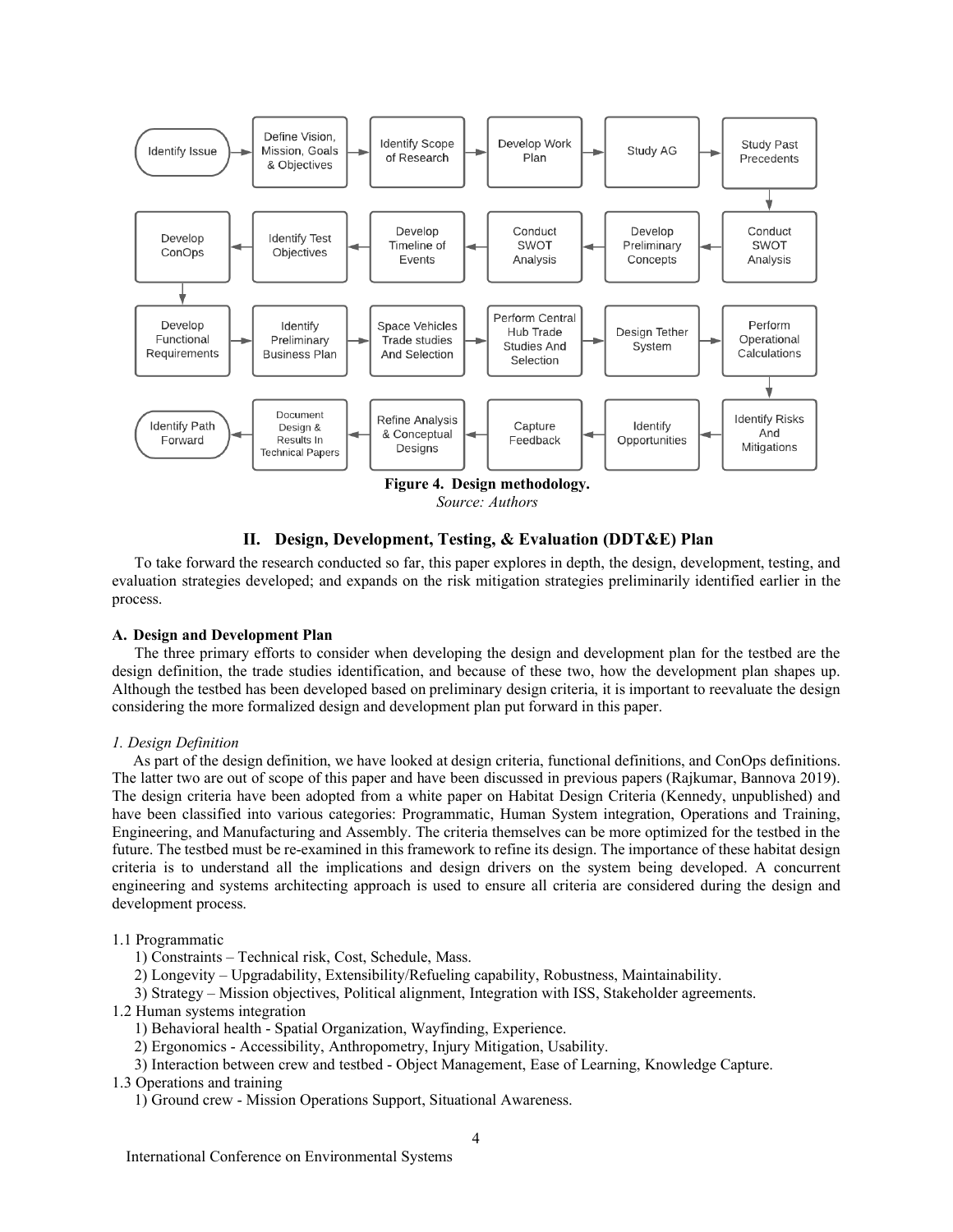2) On orbit crew activities – Task performance, Workstation use, Autonomy

## 1.4 Engineering

1) Design margins – LEO environ, Reliability, Reusability, Technology Readiness Level / COTS, Materiality.

2) Levels of testing - Validation of Components, Assemblies, and Subsystems, Integrated Testing.

3) Systems design - Functional Allocation, Design Integration, Ease of Modification, IVA Support for External Tether System, Minimized Secondary Structure, Stowage Design, Modularity.

4) Sustainability - Preventative Maintenance, Longevity, Repairability, Automation, Commonality.

# 1.5 Manufacturing and assembly

- 1) Element manufacturing Production, Assembly, Integration, Manufacturing Techniques, Schedule.
- 2) Ground Processing Pre-Launch Integration, Cargo Loading, Activation through Closeout.
- 3) On orbit internal integration Deployment, In-Situ Assembly.

## *2. Trade Studies Identification*

Having identified the design criteria, the next step is to make design decisions which satisfy these design criteria. These trade studies serve to support the rationale of choices and help determine how to make intelligent decisions about design, ranging from subsystems scale to mission architecture. They help establish a series of decisions that need to be made to arrive at the testbed in proposal. Some of these testbed studies help to arrive at numerical data to analyze or assess the testbed. The various trade studies have been classified into the same categories as the design criteria. Under each category is listed the name of the trade study and alongside it, the various options to consider and weigh. It is important to note that with selection of Commercial off-the-shelf (COTS) components, multiple trade studies became redundant.

# 2.1 Programmatic

- 1) Asset's condition Repurposed modules in-orbit vs newly launched
- 2) Independence Fully dependent on ISS vs Semi-dependent vs fully independent
- 3) Length of missions long vs short
- 4) Launch Vehicle Selection SLS vs New Glenn vs Starship vs Falcon9 vs Arianne vs others
- 5 Geometry of structure Cylinder vs torus vs others
- 6) Radius of Spin Low (<10m) vs Medium (10m>r>100m) vs High (>100m)
- 7) Central Hub Selection Crew Dragon vs Starliner vs others
- 8) Connection with ISS Zvezda module vs others
- 2.2 Human Systems Integration

1) Human occupation – Permanent human presence vs intermittent human presence on the testbed

- 2.3 Operations and Training
	- 1) Spin Cycle Constantly spinning vs intermittently spinning
	- 2) Integration Integrated on launch vs integrated on-orbit

# 2.4 Engineering

- 1) Number of bodies on testbed  $-2$  bodies vs 3 bodies
- 2) Use of counterweight With vs without
- 3) Power generation Solar vs Nuclear vs Chemical
- 4) Power storage Batteries vs Flywheel
- 5) Tether selection Vectran vs Toro vs others
- 6) Tether system design Number of tethers, independent vs linked on the two space vehicles, spool stabilizer

7) Docking system – Androgynous vs Non-androgynous,

2.5 Manufacturing and assembly

1) Structure of connection between spinning bodies – Rigid vs deployable, truss vs tether, telescopic vs inflatable, pressurized vs unpressurized

2) Structure of the pressure vessels – Rigid vs inflatable

## *3. AG Testbed Development Plan*

This section is a culmination of the design definitions and the trade studies identified to articulate those design decisions. It investigates how we can incorporate and integrate the various subsystems and ConOps identified so far and how it informs the design. A qualitative analysis can be incorporated during the design and development process as a benchmark for checking if the development is proceeding in a satisfactory manner or not. In the design phase, we can check for attributes such as productivity and innovation (method TBD). In the planning phase, we can check for efficiency in time management. In the manufacturing phase, attributes such as quality of work and budget variance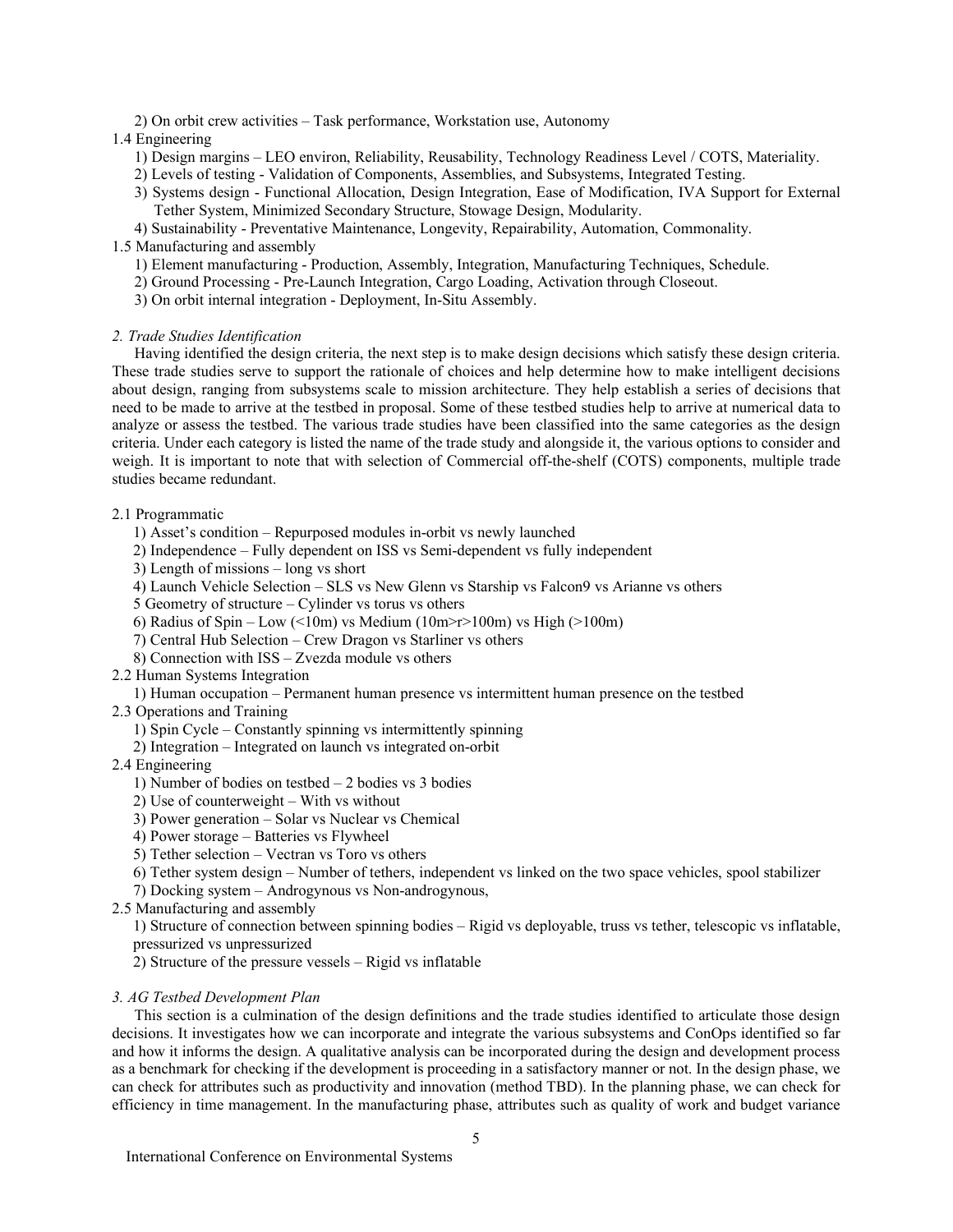can be taken into consideration. During the testing phase, we can monitor proper test protocols and well was schedule variance. During the assembly / launch phase, we can check for proper data gathering. During the maintenance phase, we can check for quality of maintenance, cost efficiency of the maintenance. Finally, during the final phase of disposal, we can check for proper deconstruction/ destruction / repurposing of the testbed. This development plan which has been built on the previous steps enables us to further mature the testbed design and leads to a test and evaluation plan.

#### **B. Test and Evaluation Plan**

So far, we have looked at how we develop and integrate the hardware, software, and humans with 3D modeling of the systems. The test and evaluation plan is established to address the hardware + software + human interdependencies related to the development of the testbed. As part of the test and evaluation plan, it is important to include the human as a "system" of the triad of hardware, software, and human. Human System Integration assesses each phase of design, develop, test, and evaluations, as well as life cycle of the systems design, manufacturing, assembly, operations, and disposal of the testbed. Too often engineering focuses only on the hardware and software.

Test objectives relating to technical systems, vehicle performance and capability have been developed for the three phases of the test and evaluation plan, i.e. Simulation modelling, ground testing and orbital testing. These are done in preparation for certification / human rating the testbed. These test objectives are not exhaustive and more can be added as deemed necessary during the development of this project. The test objectives for the simulation modeling of the testbed include understanding the interdependences and interfaces between all the parts, components, subsystems, and systems of the testbed. The test objectives for ground testing include understanding the performance of the parts, components, subsystems, and systems to ensure they meet the functional and performance requirements. Finally, the test objectives of orbital testing include understanding overall system performance, operations, and verification that the system is ready for human occupancy and human testing.

#### *1. Simulation Modelling*

In this phase, we will model and run simulations of the entire system's design, functions, and performance of the testbed. This modeling and simulation will be used to characterize and understand the interdependencies between the *parts, components, subsystems, and systems.* The simulations will also be used to validate the Concept of Operations of the testbed. Simulation modeling is an important first step in understanding all the inputs and outputs between all the part and components of the system. The purpose of model validation is to develop objective evidence that will be used to analyze the systems and products of the testbed to reflect the real world as accurately as needed to simulate the system performance. Simulation models can be used as a "digital twin" of the built flight system to run troubleshooting diagnostics. Simulation models can also become the foundational work of the software linking functional and performance requirements. Simulation "runs" will study the interaction and interfaces between systems of the testbed, such as the tether system and the propulsion system for example and study the failures modes and affects. Once the model is complete, we will introduce failures in subsystems like power distribution units and determine how we can mitigate/ resolve the failure. For instance, if power is lost on one line-Channel-A, assessments will be performed on how to reroute around this failure.

System Modelling Language (SysML) will be used to model the testbed. It will be used to help identify functions and interfaces of components subsystems, and systems, define performance parameters, and assess overall system operations of the testbed. Using the SysML tool, we can model the entire testbed system to look at performance of subsystems, and their interdependencies. Using a functional bubble diagram, these interdependencies can be visualized and used to drive out and understand requirements like power, and thermal profiles can be assessed. Additional structural modeling will be used for stress detection in the system to understand the failure points, specifically in the crew dragon and the tether system. The dynamic mass distribution/ tether length correction system designed to keep the center of mass/spin in the middle of the central hub is another aspect which will benefit greatly from this modelling. This is also a critical phase for testing out the operating system/ software component of the testbed. We can also define software functions and operating parameters in this phase. Additionally, CAD modelling and Physical modelling will enable human in the loop testing. New technologies like VR / AR / MR can be incorporated into this process to reduce the time and cost of building physical mockups in the early stages. It will enable a faster return time to refine the design from the early evaluation process.

As hardware and software is manufactured and brought together for ground testing, the simulation models are expected to be updated to reflect the as-built performance of these parts and components. The model and simulation will be run again and again to validate the Concept of Operations and assess the verification of the requirements.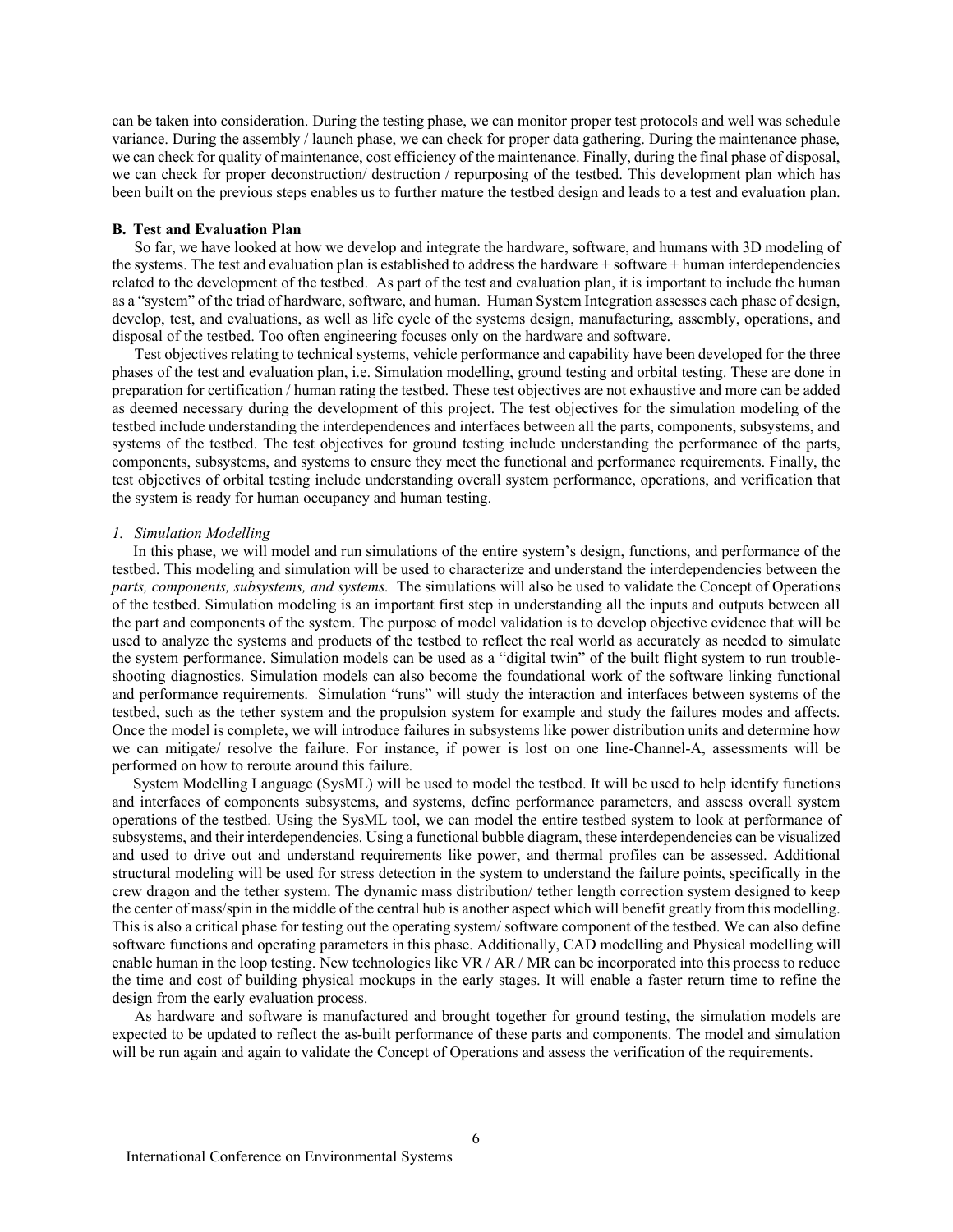#### *2. Ground Testing*

In the ground test phase, the functional and performance tests will be carried out on benchtops for the engineering and qualification units, which are comprised of the AG testbed components, subsystems, and system. A System Integration Test Lab will be used to start blending the simulation modeling with the manufactured hardware and software. Engineering and qualification units will be used during this phase to stress the hardware and software to push these units beyond the design specification and operating ranges. These tests and their body of evidence will be used later to show compliance with and verification of the requirements. There are several ground tests that will be used beyond the benchtop tests. Test such as the Tether System stresses and operations, Crew Dragon tether attach points stress, spin control, AG testbed internal architecture of the Crew Dragon, and Operational Command & Control, among other tests.

Two identical and customized crew Dragons will be acquired for use in the system. These two crewed Dragons will have most of the interior outfitting removed to make space for the on-orbit artificial gravity research lab. Since there will be no humans launched in it, we can take out the seats, monitors, and the Super Draco launch abort system among other subsystems. Test mannequins will be instrumented to determine the physical forces on human prior to artificial gravity research human testing. A thruster augmentation to the service module will have to be made which will enable the testbed in orbit to spin and de-spin. Qualification tests will also be carried out with a mid-fidelity mockup as qualification units to test if the units meet specifications and will be tested to failure. This is especially applicable for a spin-test of the testbed mid/high-fidelity mockup. Instead of the tethers, trusses can be used for separation of the components in this test to simplify the test. In a separate test for the tether system, it can be tested with dead weights which simulate the weight of the central hub and the crewed Dragons first. Later this tether system can be integrated into the Testbed system and a ground test performed which consists of the tether deployment and retraction test as well as the spin and de-spin test. It is important to point out that initially, this test will focus on testing how the system is spun up and spun down and will not go into dynamics of a system where there are live load shifts. These ground tests can be performed with a Ground Test Facility shown in Figure 6 (right). There is precedence for such a facility in the Lunar Landing Research Facility shown in Figure 5 (left). The ground testing can be done initially with telescoping trusses to control the radius of spin while being supported by a central foundation from below. Additionally, the Crewed Dragons can be supported by trusses on rollers and indicated in the conceptual facility as shown in Figure 6 (right). Later phases of the test can be performed with the Testbed suspended from above and tether system integrated.



 **Figure 5. (Left)The Lunar landing research facility with the cranes supporting the lander can be modified to execute ground test for the testbed.**

*Source: Wikipedia* **Figure 6. (Right) Conceptual Ground Testing Facility for the Testbed.** *Source: Authors*

# *3. Orbital Testing*

The orbital test phase will operationally test the flight hardware and software in an uncrewed test prior to allowing a crewed mission. To reduce the cost of the program, one possibility under consideration is the use of Protoflight units rather than qualification units. Since the Crew Dragons are already a human-rated system, with some modifications, it makes sense to "Protoflight" them. The Central Hub and Tether system will have to be assessed whether to use qualification units for the Orbital test or Protoflight units. A risk analysis will need to be performed to assess which way to proceed. The two Crew Dragons, the central hub, as well as the tether system (to a lesser likelihood) may be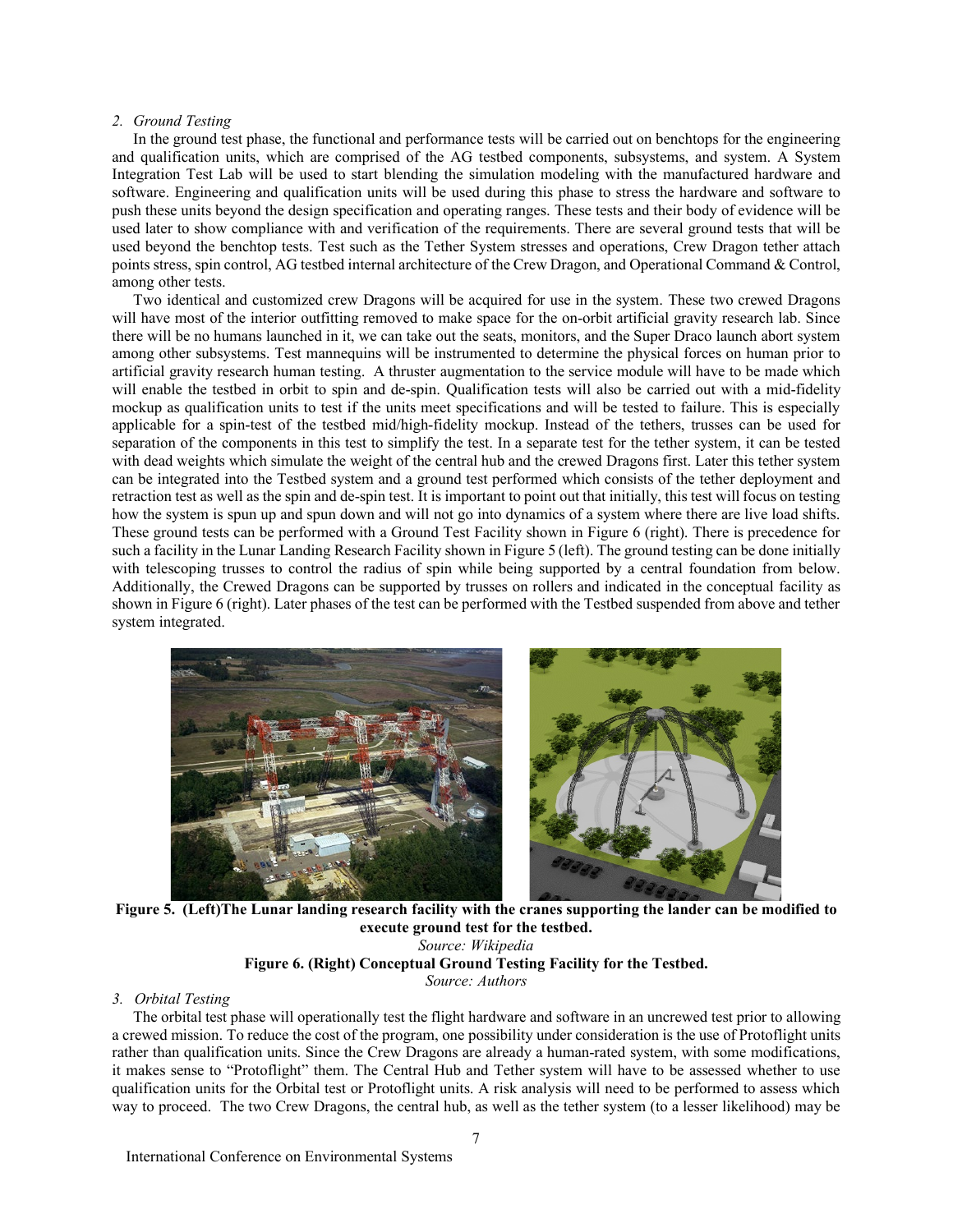used in the ground test as well as the orbital test phase. This orbital test vehicle will also undertake the role of the Phase 1 (uncrewed phase) of the testbed, as described in the introduction section, where it will be used to develop the technical systems of a spinning spacecraft in orbit and thus not be human rated yet. Depending on the success of this technical Protoflight testbed in orbit, we can then determine if a separate, more refined testbed needs to be launched either for continuing the technical test objectives or moving onto the physiological test objectives with the humanrated version of the testbed. After the orbital test, we will have the objective data and evidence to prepare for certification of human missions to use it as a testbed for an artificial gravity research platform. To make it humanrated, we must consider a risk-based decision-making process as described in the next section. A risk assessment is performed to analyze where the risks are and put in controls to mitigate the risks identified.

### **III. Risk Identification and Mitigation**

An aspect of the development process is a risk-based decision-making process where we identify risks and mitigations, looking at the highest risks to lowest and addressing them in that order. In addition, this section supports the decision making and planning process. This section identifies the strategy to be followed for risk identification and mitigation for the testbed. A detailed risk identification and mitigation matrix is slated for the future, but a preliminary risk identification and mitigations have been indicated at the end of this section.

#### *1. Risk Mitigation Process*

A Probabilistic Risk Assessment (PRA) method will be used to assess the risks and plan which risks need the most attention. The risk mitigation process is derived from the NASA Technical Risk Management Process. In this, we consider. 1) the probability (likelihood) that the testbed will experience an undesirable event and, 2) the consequences, impact, or severity of the undesired event, were it to occur. Considering the established process, the preliminary hazard analysis (PHA) is intended as an organized, systematic risk-informed decision-making process that proactively identifies, analyzes, plans, tracks, controls, communicates, documents, and manages risk to increase the likelihood of achieving the goals. Strategies for risk management include transferring performance risk, eliminating the risk, reducing the likelihood of undesired events, reducing the negative effects of the risk (i.e., reducing consequence severity), reducing uncertainties if warranted, and accepting some or all the consequences of a particular risk. The tailored analysis process adopted is as follows:

Ď

- a. Review requirements, concept of operations, mission architecture, elements, and systems design.
- b. Perform Preliminary Hazard Analysis (PHA). Review PHA, emergency procedures & safety standards.
- c. Perform Risk Analysis to determine risks, likelihoods, and consequences.
- d. Define Test Objectives and map to simulations, ground, and orbital testing to mitigate risks.

The NASA risk matrix will be used to assess the importance in addressing the risk. It is a 5x5 matrix with likelihood of occurrence on the vertical axis and the consequence on the horizontal axis as shown in Figure 7. Each tile is given a "risk matrix score" which ranges from 1 to 25. 1 being least risky and 25 being the most. It combines qualitative and semi-quantitative measures of likelihood and similar measures of consequences.

 $16$  $\overline{20}$ 25 23 h  $18$  $\overline{22}$  $13$  $\overline{24}$ K<br>E  $\frac{11}{0}$  $10<sup>10</sup>$  $15$  $19$  $\overline{\mathbf{3}}$  $21$  $\overline{8}$  $11$  $14$  $17$  $\overline{2}$ 3  $12$  $\alpha$  $\overline{1}$  $\overline{2}$ 3  $\overline{4}$ 5 **CONSEQUENCE** 

In accordance with the NASA S3001: Guidelines for Risk Management, the likelihood is given a rating of 1 to 5 as shown in Table 1 below. The score assigned to a particular risk for this research is based on estimations done by the authors.



# **Table 1. Risk likelihood Criteria.**

| Source: NASA |                              |                   |  |  |  |
|--------------|------------------------------|-------------------|--|--|--|
| Likelihood   |                              |                   |  |  |  |
| <b>Score</b> | Likelihood of Occurrence (p) |                   |  |  |  |
|              | $p > 80\%$<br>Near certainty |                   |  |  |  |
|              | Highly likely                | $60\% > p > 80\%$ |  |  |  |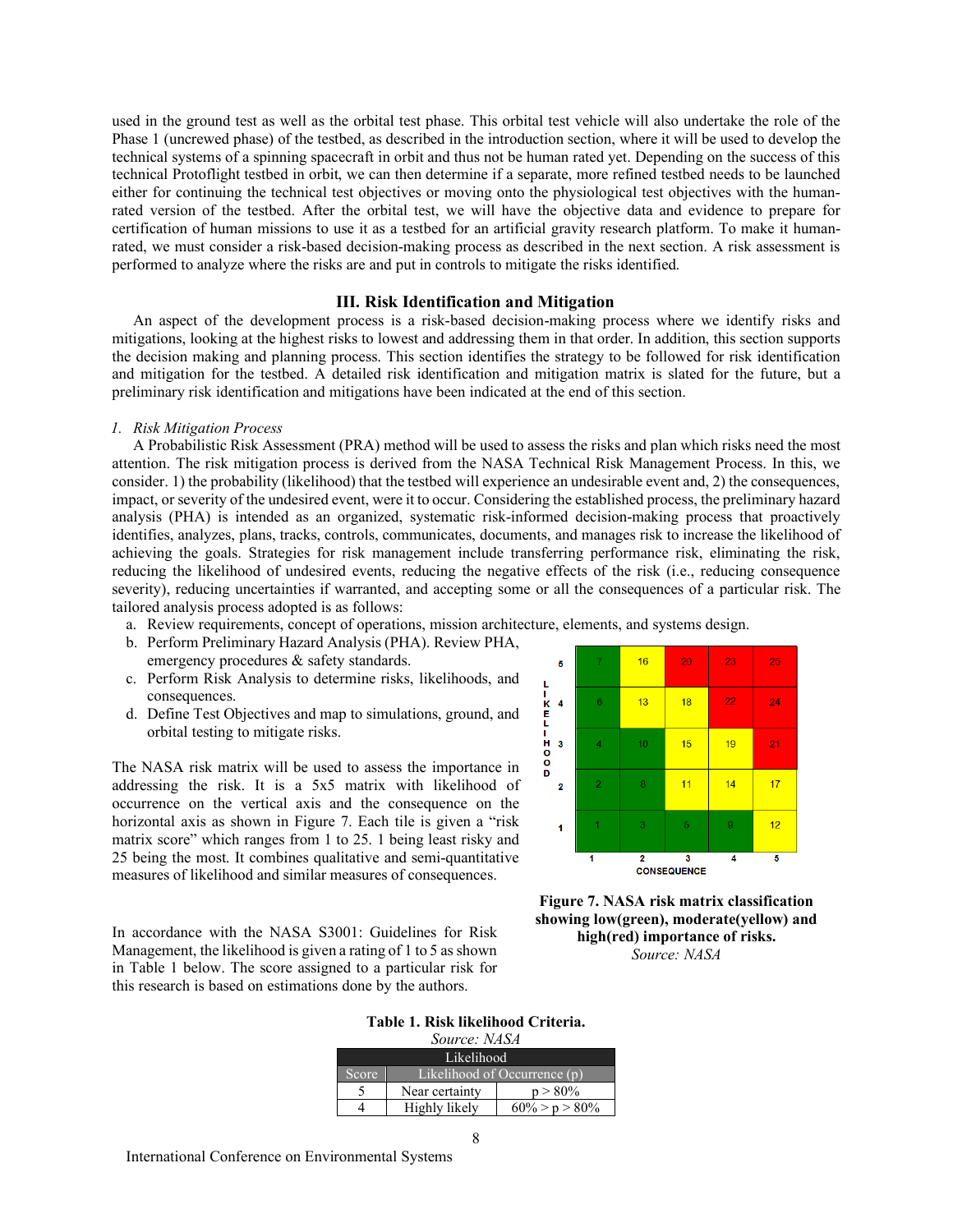| Likely         | $40\% > p > 60\%$ |
|----------------|-------------------|
| Low likelihood | $20\% > p > 40\%$ |
| Not likelv     | $n < 20\%$        |

In accordance with the NASA S3001: Guidelines for Risk Management, the consequence is also given a rating of 1 to 5 as shown in Table 2 below. Depending on the nature of risk, the consequences can be either performance, safety, schedule, or cost related.

| Table 2. Consequence likelihood Criteria. |  |
|-------------------------------------------|--|
|                                           |  |

*Source: NASA*

| Consequence    |                           |                         |                                   |                               |                      |  |
|----------------|---------------------------|-------------------------|-----------------------------------|-------------------------------|----------------------|--|
| Type \ Rating  |                           | $\overline{2}$          | $\mathbf{3}$                      |                               | 5                    |  |
| Performance    | Minimal<br>consequence to | Minor<br>consequence to | Unable to achieve<br>a particular | Unable to achieve<br>multiple | Unable to<br>achieve |  |
|                | objective / goals         | objective / goals       | objective/goal but                | objectives/goals              | objectives/goals     |  |
|                |                           |                         | remaining                         | but minimum                   | such that            |  |
|                |                           |                         | objective/goals                   | success can still be          | minimum              |  |
|                |                           |                         | represent better                  | achieved or                   | success cannot       |  |
|                |                           |                         | than minimum                      | claimed.                      | be achieved or       |  |
|                |                           |                         | success outcome.                  |                               | claimed.             |  |
| Safety (Human) | Discomfort or             | First aid event per     | No lost time injury               | Lost time injury or           | Loss of life         |  |
|                | nuisance                  | OSHA criteria           | or illness per                    | illness per OSHA              |                      |  |
|                |                           |                         | OSHA criteria                     | criteria                      |                      |  |
| Safety (Asset) | Minimal                   | Minor                   | Minor                             | Major                         | Destroyed:           |  |
|                | consequence: asset        | consequence: asset      | consequence: asset                | consequence: asset            | Asset is             |  |
|                | has no sign of            | has cosmetic            | is damaged but                    | is substantially              | compromised,         |  |
|                | physical damage           | damage and is           | repairable                        | damaged but                   | and is un-           |  |
|                |                           | repairable              |                                   | repairable                    | repairable: a        |  |
|                |                           |                         |                                   |                               | total loss           |  |
| Schedule       | Minimal                   | Critical path is not    | Critical path is not              | Critical path slips           | Critical path        |  |
|                | consequence               | slipped; total slack    | slipped; total slack              |                               | slips and one or     |  |
|                |                           | of slipped tasks        | of slipped tasks is               |                               | more critical        |  |
|                |                           | will not impact         | within 10 days of                 |                               | milestones or        |  |
|                |                           | critical path in less   | impacting the                     |                               | events cannot        |  |
|                |                           | than 10 days            | critical path                     |                               | be met               |  |
| Cost           | Minimal                   | Minor cost              | Cost consequence.                 | Cost consequence.             | Major cost           |  |
|                | consequence               | consequence. Cost       | Cost variance                     | Cost variance                 | consequence.         |  |
|                |                           | variance $\leq 5\%$ of  | 5% but $\leq 10\%$ of             | 10% but $\leq$ 15% of         | Cost variance        |  |
|                |                           | total approved FY       | total approved FY                 | total approved FY             | 15% of total         |  |
|                |                           | baseline                | haseline                          | baseline                      | approved             |  |
|                |                           |                         |                                   |                               | baseline             |  |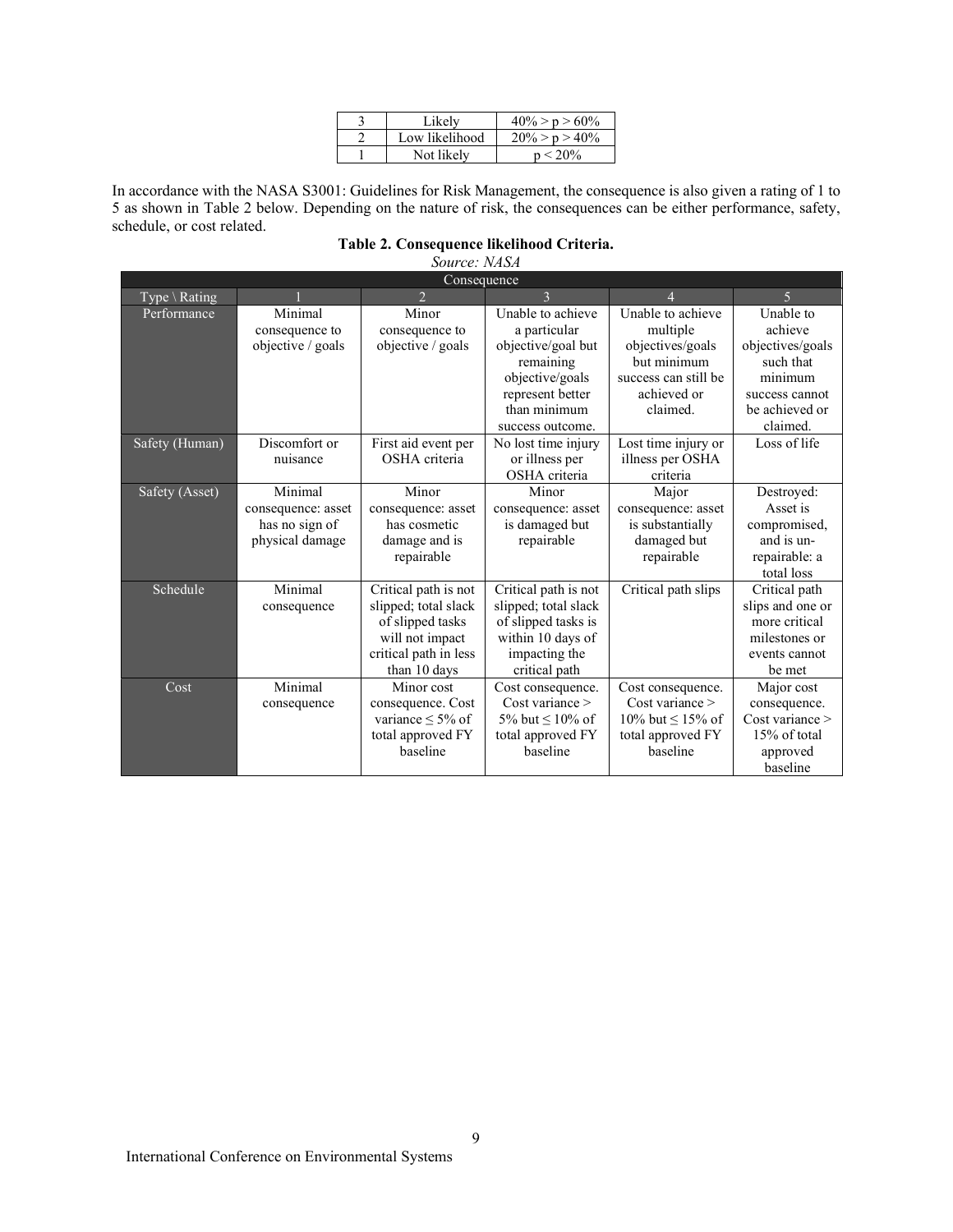# *2. Preliminary Risk and Mitigation Analysis*

In the Table 3 shown below, we have identified some risks and their possible mitigations.

|    | Source: Authors                                                                                                                                                                                                                                                                                                                                                                |                                      |                                   |                                  |                                              |                                                                                                                                                                                                                                                                                                    |
|----|--------------------------------------------------------------------------------------------------------------------------------------------------------------------------------------------------------------------------------------------------------------------------------------------------------------------------------------------------------------------------------|--------------------------------------|-----------------------------------|----------------------------------|----------------------------------------------|----------------------------------------------------------------------------------------------------------------------------------------------------------------------------------------------------------------------------------------------------------------------------------------------------|
| ID | <b>Risk</b>                                                                                                                                                                                                                                                                                                                                                                    | Conse-<br>quence<br>type             | Conse-<br>quence<br><b>Rating</b> | Likeli-<br>hood<br><b>Rating</b> | <b>Risk</b><br><b>Matrix</b><br><b>Score</b> | <b>Mitigation</b>                                                                                                                                                                                                                                                                                  |
| 1  | Given that static discharge is a<br>possibility when the two Dragon<br>modules come back to dock to the<br>central hub if the tethers are<br>electrical insulators; there is a<br>likelihood that the electrical<br>system on the testbed will suffer<br>shortages.                                                                                                            | Perfor-<br>mance                     | 5                                 | 5                                | 25                                           | Mitigation strategy is to use of<br>electrically conducting tethers to<br>ensure there is no buildup of an<br>electric static charge differential<br>between the 3 bodies of the<br>testbed.                                                                                                       |
| 2  | Given that the mass distribution in<br>the 3-body system of the testbed<br>can change with time causing the<br>Center of Gravity to shift away<br>from the center of the central hub;<br>there is a high likelihood that the<br>center of spin and the center of the<br>testbed will not align resulting in a<br>wobbled spin.                                                 | Perfor-<br>mance                     | 5                                 | 5                                | 25                                           | Mitigation strategy is to adjust<br>tether length independently and<br>autonomously on the two Dragon<br>modules to adjust the center of<br>mass of the overall system. This<br>will ensure the center of spin<br>always coincides with the center of<br>the central hub.                          |
| 3  | Given that majority of current<br>fuels<br>rocket<br>comprise<br>of<br>hypergolic fuels; there is a<br>likelihood that a leak or improper<br>refueling might result in fires /<br>uncontrolled combustion.                                                                                                                                                                     | Safety<br>(Asset)<br>And<br>(Humans) | 5                                 | $\overline{4}$                   | 24                                           | Mitigation strategy is adoption of<br>thrusters which utilize safer fuel<br>mixtures / systems which utilize<br>safer fuel mixtures.                                                                                                                                                               |
| 4  | Given that we are not able to test<br>for subsystems in partial gravity<br>and spinning conditions until we<br>fly it in LEO; there is a likelihood<br>that on-orbit sub-system swaps<br>will be required where revised<br>subsystems might need to be<br>launched and assembled (after<br>disassembling<br>the<br>current<br>subsystem in question).                          | Perfor-<br>mance                     | $\overline{4}$                    | 3                                | 19                                           | Mitigation strategy is to launch<br>multiple<br>iterations<br>of<br>the<br>subsystems or design the testbed<br>such that the sub systems are easy<br>to be modified / switched out in<br>orbit.<br>How<br>does<br>Starship<br>development<br>make<br>multiple<br>iterations almost simultaneously? |
| 5  | Given that the design and ConOps<br>of the testbed requires the two<br>crew dragons to approach the<br>central hub from the port side and<br>starboard side of the ISS; there is a<br>likelihood that the clearance<br>between the crew dragons and the<br>Zvezda module might be less than<br>desirable for safety clearances<br>during the first assembly of the<br>testbed. | Safety<br>(Asset)<br>And<br>(Humans) | 5                                 | 2                                | 17                                           | Mitigation strategy is to provide a<br>collar / extension on the port<br>connecting Zvezda to Prichal; or<br>consider alternative docking ports<br>such as on the soon-to-be-<br>launched Nauka module.                                                                                            |
| 6  | Given the long tether lines wound<br>in the spool and there is going to be                                                                                                                                                                                                                                                                                                     | Perfor-<br>mance                     | 5                                 | 5                                | 25                                           | Mitigation strategy is to always<br>keep tension on the tethers                                                                                                                                                                                                                                    |

# **Table 3: Preliminary risk and mitigation analysis.**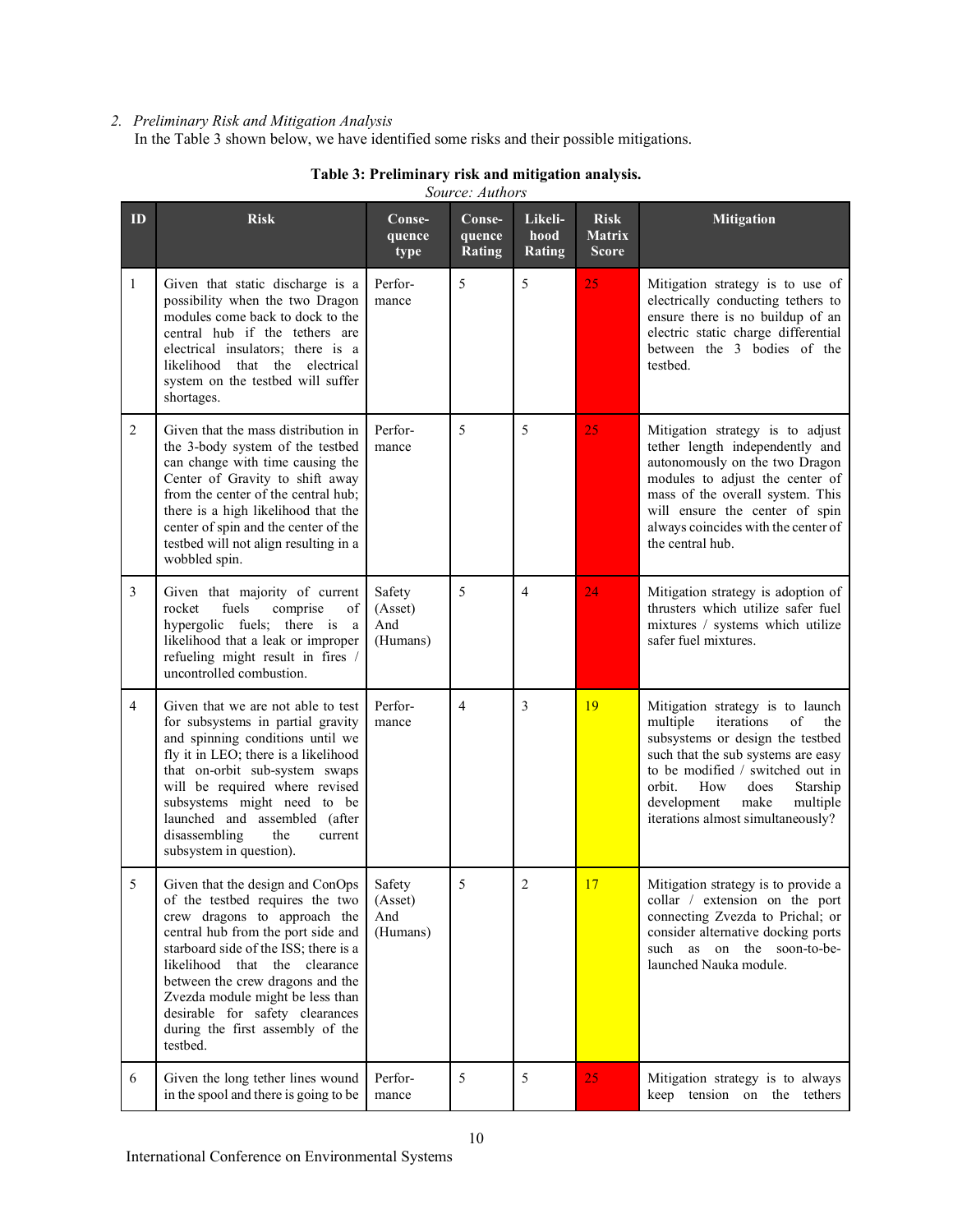|   | multiple<br>deployments<br>and<br>retractions of the tether; there is a<br>likelihood that the tether spooling<br>system may encounter a cable jam<br>or may slack and cause a jam.              |                   |                |                |    | autonomously; additionally, the<br>spooling mechanism has been<br>designed to prevent cable overlap<br>jam inspired from fishing rod<br>spools. In case of jam, design for<br>unjamming protocols.                                                                                                                                                                                                                                                                                                                                                               |
|---|--------------------------------------------------------------------------------------------------------------------------------------------------------------------------------------------------|-------------------|----------------|----------------|----|------------------------------------------------------------------------------------------------------------------------------------------------------------------------------------------------------------------------------------------------------------------------------------------------------------------------------------------------------------------------------------------------------------------------------------------------------------------------------------------------------------------------------------------------------------------|
| 7 | Given that the tethers are in the<br>harsh environment of LEO and<br>they will be deployed and retracted<br>multiple times; there is a low<br>likelihood that the tether might<br>snap/break.    | Safety<br>(Asset) | $\overline{4}$ | $\overline{2}$ | 8  | Mitigation strategy is to have 4<br>tethers on each side of the testbed<br>so that in case one tether snaps, we<br>can voluntarily disengage the<br>diametrically opposite tether to<br>ensure a more stable configuration<br>than having 3 tethers out of 4<br>operational.                                                                                                                                                                                                                                                                                     |
| 8 | Given that the testbed undocks and<br>docks back to the ISS multiple<br>times in its life span; there is a<br>likelihood that it may encounter<br>issues while docking back to the<br><b>ISS</b> | Perfor-<br>mance  | 5              | 2              | 17 | Mitigation strategy is to divide the<br>lifespan of the unmanned and<br>manned<br>operations.<br>The<br>unmanned phase will be used to<br>develop the reliability of the<br>system so that the statistical<br>probability of such a risk is as low<br>as possible (TBD). If such a<br>situation occurs during a manned<br>operation, we can design for<br>emergency protocols like an EVA<br>maneuver to escape the testbed; a<br>de-orbit maneuver to burn up the<br>testbed in the Earth's atmosphere<br>is also a possibility in the worst-<br>case scenario. |

# *3. Likelihood rating rationale*

The likelihood ratings assigned to the risks in Table 3 are based on assumptions made by the authors based on rationale associated with the risks. Table 4 below explains the rationale behind these assigned likelihood ratings.

| Table 4: Rationale for likelihood rating assignment. |  |
|------------------------------------------------------|--|
|------------------------------------------------------|--|

|                |                             | Source: Authors                                                                               |
|----------------|-----------------------------|-----------------------------------------------------------------------------------------------|
| <b>Risk</b>    | <b>Assigned</b>             | Rationale                                                                                     |
| ID             | likelihood                  |                                                                                               |
|                | rating                      |                                                                                               |
|                | 5                           | Height of orbit of the testbed (and the ISS) lies inside the ionosphere.                      |
| $\mathfrak{D}$ |                             | Change in mass distribution is an inevitability with human occupation of the testbed.         |
| 3              | 4                           | Refueling in orbit has not yet demonstrated and the technology is in low TRL                  |
| 4              | 3                           | Long term testing for partial gravity on Earth's surface is not possible.                     |
| 5              | $\mathfrak{D}$              | With recent demonstrations of the automatic docking capability of the crew dragon, the safety |
|                |                             | margin for docking will have decreased substantially.                                         |
| 6              | 5                           | Ground based tether systems often encounter entanglement.                                     |
| 7              | $\mathfrak{D}$              | The tether is chosen with high factors of safety to avoid snapping.                           |
| 8              | $\mathcal{D}_{\mathcal{L}}$ | With recent demonstrations of the automatic docking capability of the crew dragon, the        |
|                |                             | confidence in docking and redocking capabilities has risen.                                   |

# **IV. Evolutionary Roadmap and Strategic Vision**

Having developed the DDT&E plan including the risk mitigation strategies, in this section we investigate how the evolutionary roadmap and strategic vision is informed by it. The development of the Testbed has been divided into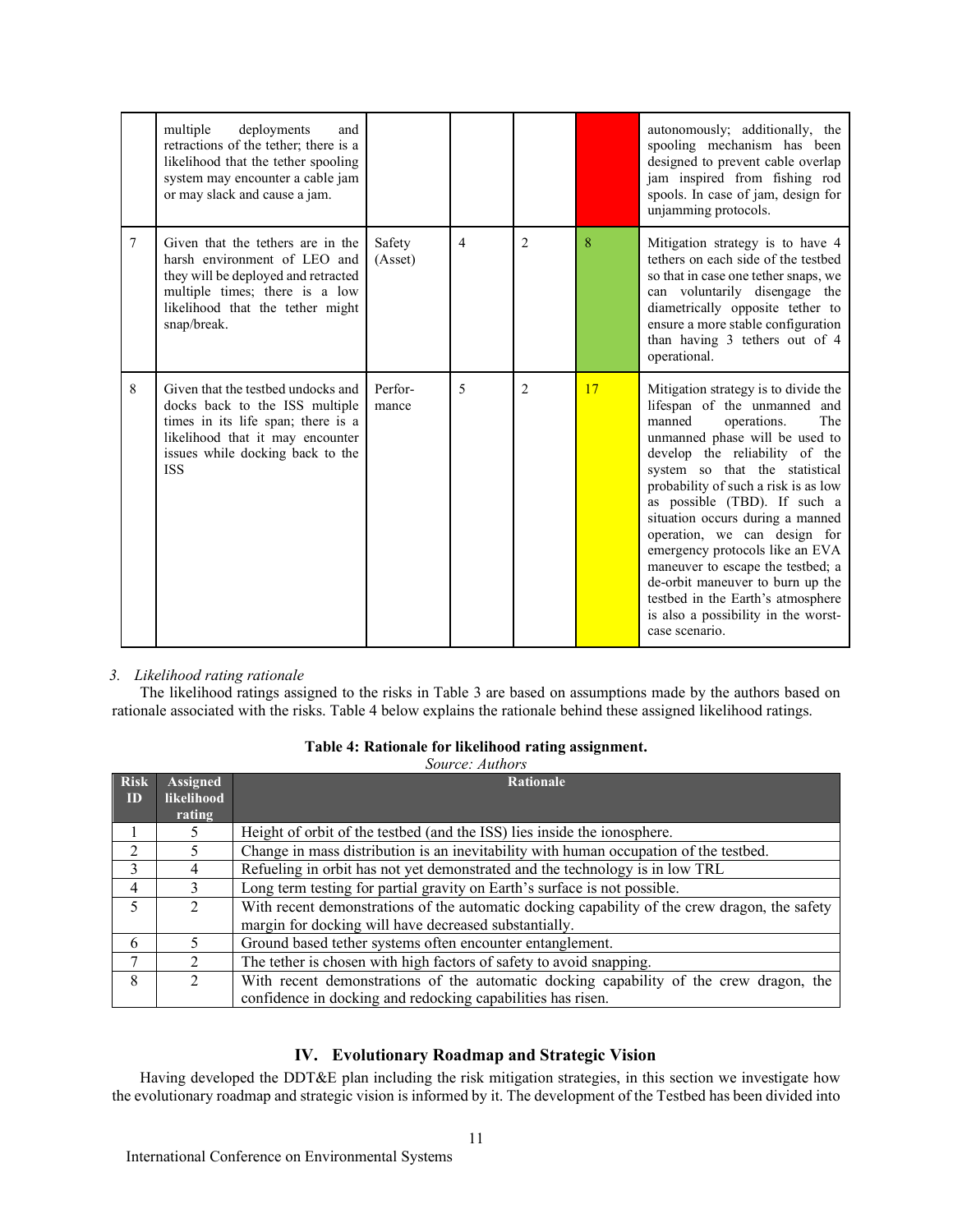milestones to guide the development and measure readiness of the testbed. Incremental milestones feed into overall roadmap; a phased development milestone which is enabled by technology milestones as shown in Figure 8 below.



**Figure 8. Strategic vision showcasing the enabling technologies needed for various phases of the project.** *Source: Authors*



**Figure 9. Evolutionary roadmap of the AG Testbed.** *Source: Authors*

The strategic vision roadmap in Figure 9 above shows how Rajkumar's master's thesis project serves as a foundation for further research to be done in the form of research papers (Rajkumar,2019). This expansion in the research will enable this project to be funded and taken up by parties in higher confidence. Ground testing and evaluation will follow the design and development phase occurring presently. In the ground testing and evaluation phase, as mentioned in the section previous, we will conduct simulation modelling, followed by ground test which is followed by a CubeSat test in LEO which tests a small-scale retractable tether system in LEO as the first portion of the orbital test. The second phase of the orbital test will be the full-scale AG Testbed (also identified as Phase 1 or the Unmanned Testbed earlier. Having this unmanned testbed in orbit and in intermittent docking with the ISS will enable us to develop systems for human occupation of the testbed and human rate it. The crewed portion of the testbed operations can begin where short term adaptations to spinning environment can be tested but more importantly, it will enable the next generation AG facilities to be built which will operate on longer timespans and larger habitable areas to either act as research facilities or commercial space stations like space hotels for tourists. These sustained human presence in AG in LEO will eventually lead to permanently inhabited AG platforms in LEO which will in turn lead to a sustainable human presence in LEO and beyond with off-shoots like AG deep space transit vehicles.

#### **V. Conclusion**

The most important aspect of this testbed is that it provides a pragmatic steppingstone towards wide-spread artificial gravity use that we see in visionary narratives of the human space inhabitation. By using off-the-shelf components, this testbed can be put into service in lower development cost and times. In a previous research, the testbed's preliminary feasibility study has been shown for the technical systems (Rajkumar, 2019). This paper has